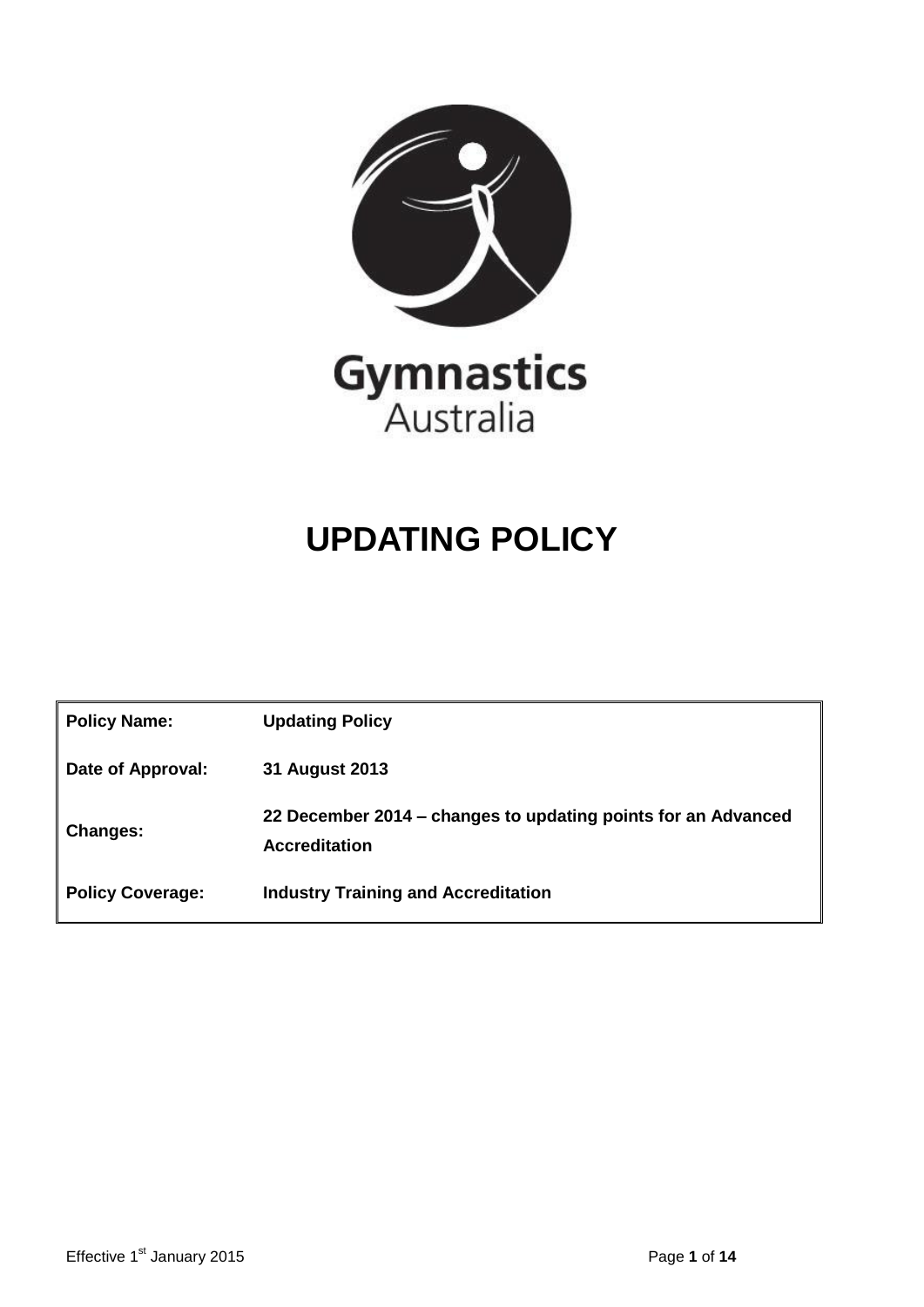# **TABLE OF CONTENTS**

|  | 7. UPDATING EVENTS – WHAT ACTIVITIES CAN I DO? $\dots\dots\dots\dots\dots\dots\dots\dots\dots\dots\dots\dots\dots\dots\dots\dots$ |  |
|--|-----------------------------------------------------------------------------------------------------------------------------------|--|
|  |                                                                                                                                   |  |
|  | 10. UPDATING POLICY - POINTS & LIMITS $\dots\dots\dots\dots\dots\dots\dots\dots\dots\dots\dots\dots\dots\dots\dots\dots\dots$     |  |
|  |                                                                                                                                   |  |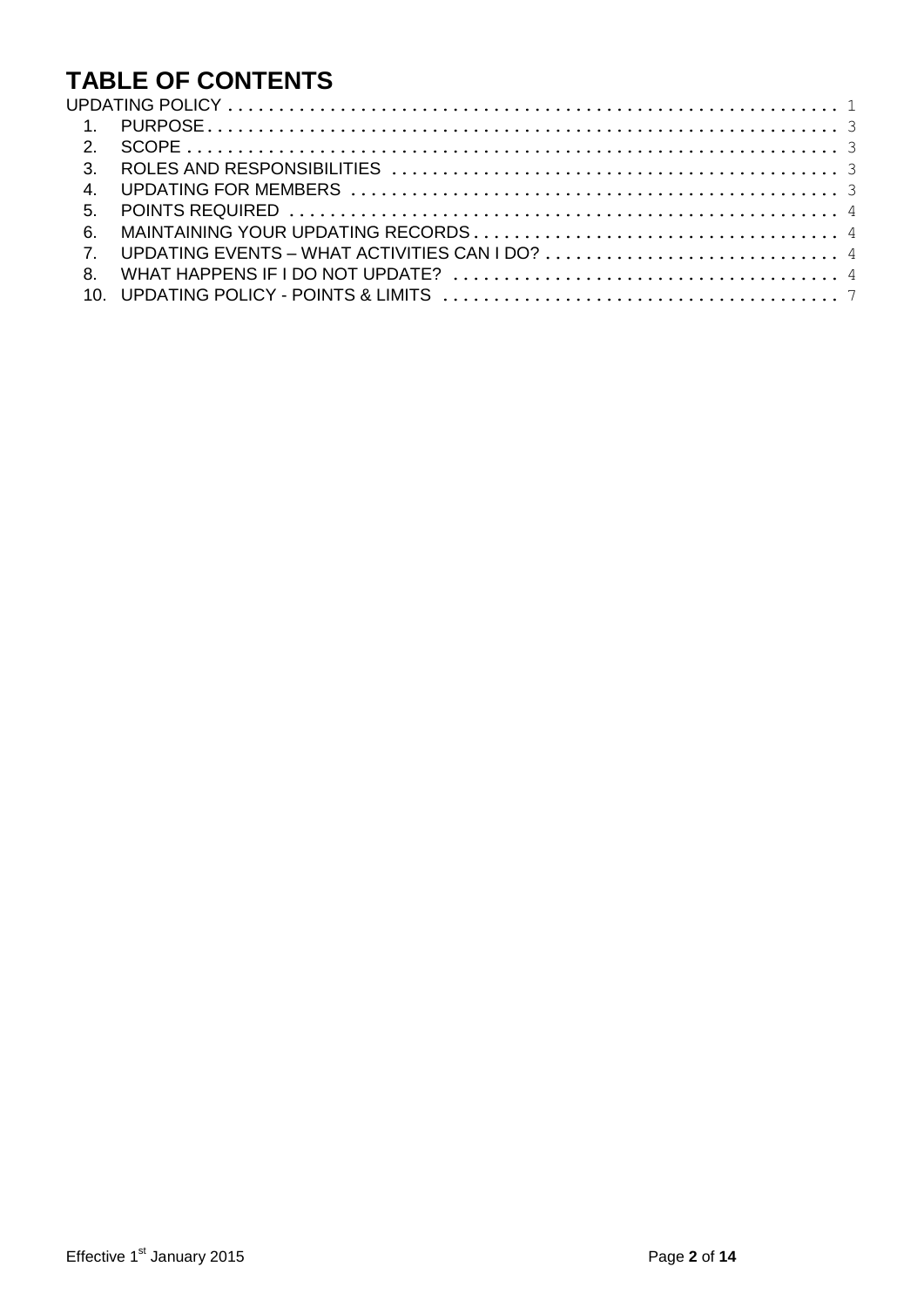#### <span id="page-2-0"></span>**1. PURPOSE**

It is essential that Gymnastics Australia (GA) accredited members maintain their competency through practice. This is commonly known as professional learning or professional development, but in this document defined as updating (UPD). The Updating Policy describes how GA Technical Members maintain and progress their competencies in order to maintain their accreditation.

GA updating requirements as described in this policy will provide flexibility in the type of activity undertaken, whilst ensuring that the activity is relevant to the member's accreditation/s.

This approach is adopted with the objectives of:

- 1. Maintaining the currency of member's skills and knowledge
- 2. Developing the abilities and experience of members over time through regular participation in activities that provide consolidation and extension
- 3. Maximising the retention of competent members
- 4. Developing and retaining records of all training and updating activities participated in by members
- 5. Upholding the respect for the coaching profession.

#### <span id="page-2-1"></span>**2. SCOPE**

Gymnastics Australia's Updating Policy applies to all Technical Members including Judges and Coaches.

#### <span id="page-2-2"></span>**3. ROLES AND RESPONSIBILITIES**

Gymnastics Australia will manage and maintain the membership database, sanction and assign points, provide workshops, training courses and events to enable members to achieve their updating requirements.

State and Territory Association Members will maintain the membership database, sanction and assign points, provide workshops, training courses and events.

Clubs can run workshops and events and seek sanction from their State or Territory Association Member.

Technical Members will participate in activities to gain updating points, and provide evidence of relevant professional development as required. It is the responsibility of the Technical Member to plan updating activities to ensure that sufficient points are gained for annual renewal of membership.

#### <span id="page-2-3"></span>**4. UPDATING FOR MEMBERS**

In order to maintain or regain your Technical Membership as a Gymnastics Coach or Judge, you are required to show evidence that you have maintained or extended your competency. Updating can be achieved by completing approved updating activities that are relevant to the Gymsport and level of your accreditation.

**Note:** Judge Accreditations are generally valid for each Olympic cycle. Each new cycle, all judges who hold accreditations may be required to attend a new course in order to maintain or extend their judging competencies.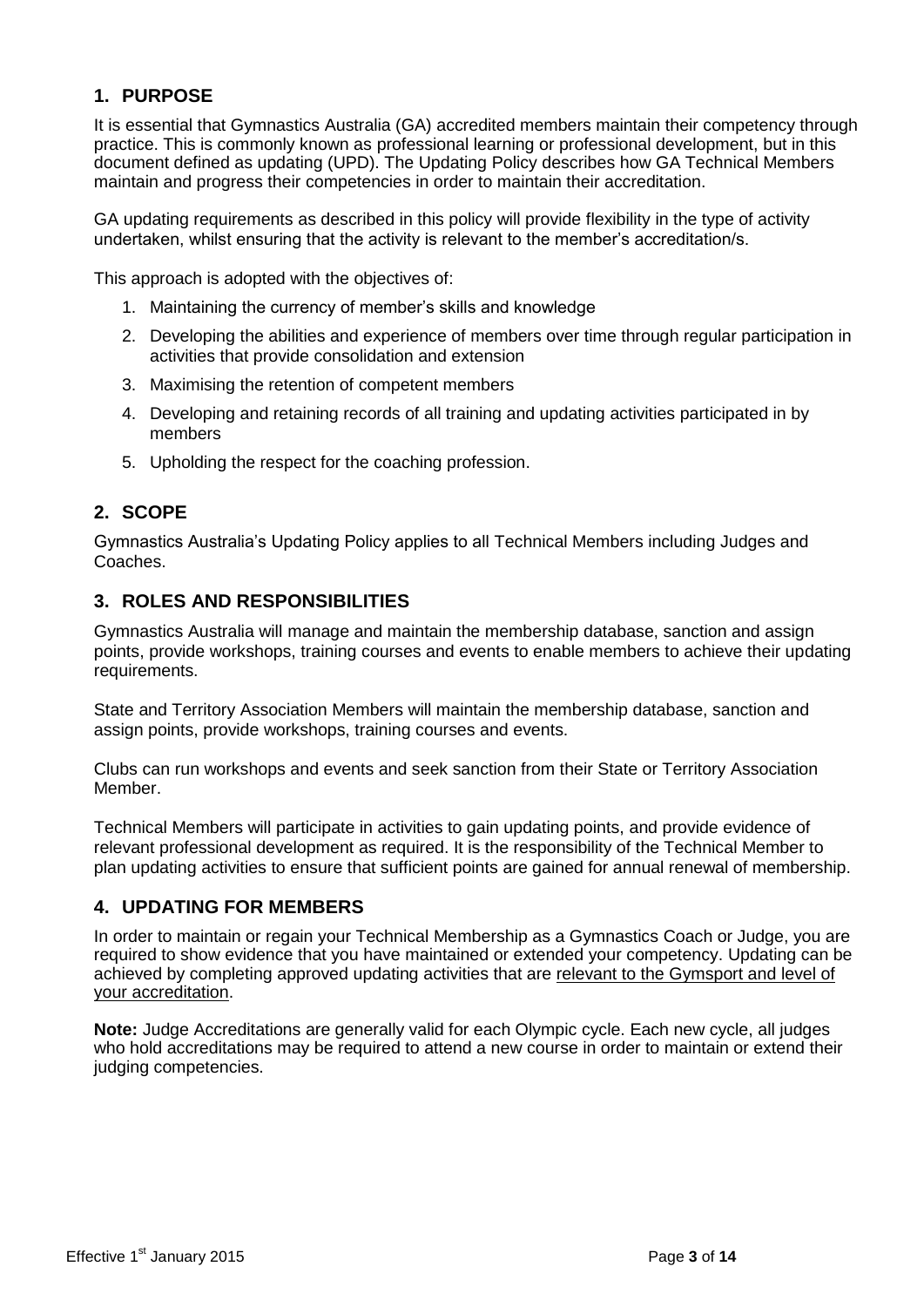## <span id="page-3-0"></span>**5. POINTS REQUIRED**

In order to calculate the total number of updating points required annually, refer to your highest level of accreditation (Coach or Judge). Regardless of the number of accreditations you hold, the total number of updating points you are required to complete will be based on your highest level of accreditation as follows:

- o **Beginner –** minimum of **3** updating points
- o **Intermediate, Intermediate Bronze** and **Advanced –** minimum of **6** updating points
- o **Advanced Silver –** minimum of **12** updating points
- o **FIG/High Performance** (and higher) **–** minimum of **18** updating points

More detailed information on points can be seen in section 10.Updating Policy – Points and Limits.

For multiple accreditations, updating should reflect activity in each relevant Gymsport and role (coach &/or judge).

Judges and Coaches may accumulate more than the required number of updating points in any year, but **updating cannot be carried over or used to fulfill the updating requirements of future years.**

#### <span id="page-3-1"></span>**6. MAINTAINING YOUR UPDATING RECORDS**

GA and the State and Territory Association Members record your sanctioned UPD activities on the national database. Prior to running a workshop or event, sanction should be sought from your State or Territory Association. This will ensure that participants updating points are recorded on the national database. Please note that it is likely to take one month for updating points to be added.

To claim updating points in activities not sanctioned by the State and Territory Association, such as a First Aid Course or University studies, please send evidence of attendance and successful course completion to the State/Territory Association for validation and for inclusion on your record.

#### <span id="page-3-2"></span>**7. UPDATING EVENTS – WHAT ACTIVITIES CAN I DO?**

It is essential for you as a Gymnastics Australia Technical Member to ensure that the updating activities you participate in are directly relevant to the Gymsport(s) accreditations that you hold. Judges with a FIG accreditation must also maintain the requirements of Fédération Internationale de Gymnastique updating to be eligible for accreditation courses in the next cycle.

The FIG Judging UPD requirements are available on the FIG website under the 'Rules' section. Please note that Brevet level judges should regularly check with FIG on these requirements throughout the cycle.

#### <span id="page-3-3"></span>**8. WHAT HAPPENS IF I DO NOT UPDATE?**

If your Technical Membership expires, you will be ineligible to:

- Participate in any Gymnastics Australia or State and Territory Association Member programs or events
- Access Gymnastics Australia's National Risk Protection Program (insurance)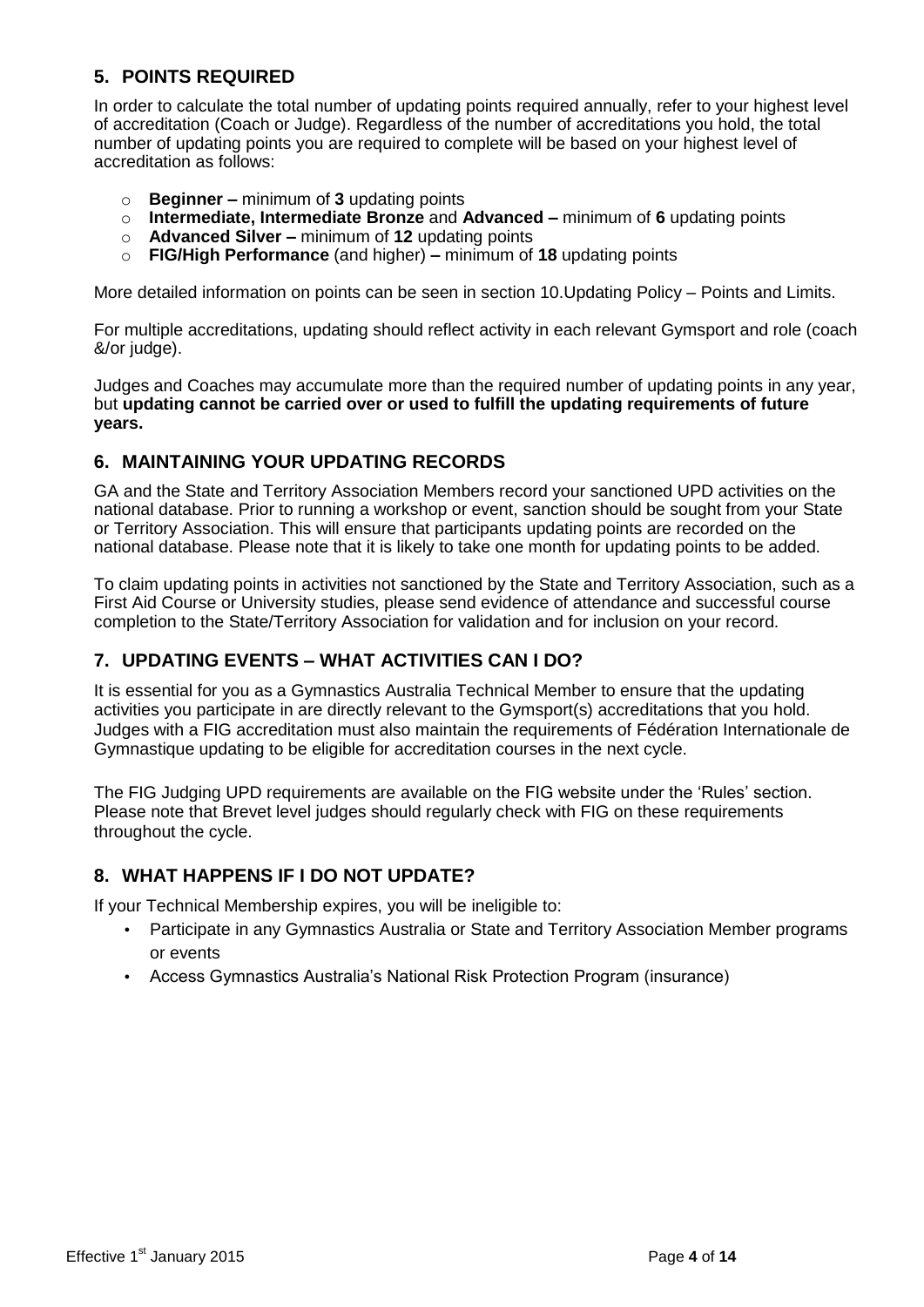#### **9. WHAT IF I LET MY TECHNICAL MEMBERSHIP LAPSE BECAUSE I HAVE TAKEN A BREAK FROM COACHING AND/OR JUDGING?**

It is well understood that from time to time you may wish to take a break from coaching or judging gymnastics. Gymnastics Australia encourages a return to either role and welcomes you to renew your Technical Membership at any time.

Prior to your return, you will be required to complete a number of updating points relevant to the accreditations you hold, before an application for renewal of Technical Membership can be processed. An alternative to gaining updating points is to be assessed against the requirements of the accreditation. Note that there may be a fee charged to cover the cost of this assessment.

| <b>Accreditation Level</b>                      | <b>Missed one renewal</b>  | <b>Missed two renewals</b> | Missed three or<br>more renewals |
|-------------------------------------------------|----------------------------|----------------------------|----------------------------------|
| <b>Beginner</b>                                 | 3 Points or<br>assessment  | 3 Points or<br>assessment  | Assessment required              |
| Intermediate<br>Intermediate Bronze<br>Advanced | 6 Points or<br>assessment  | 6 Points or<br>assessment  | Assessment required              |
| <b>Advanced Silver</b>                          | 12 Points or<br>assessment | 12 Points or<br>assessment | Assessment required              |
| FIG/High Performance<br>and above               | 18 Points or<br>assessment | 18 Points or<br>assessment | Assessment required              |

### **Requirements after an absence from Technical Membership:**

A missed renewal refers to Technical Membership. A Technical Member who completes updating requirements but does not renew Technical Membership is not considered to have missed one renewal. Two examples are provided:

Example 1 - Nick:

- Nick gained his Level 1 (Intermediate) coach accreditation in 2010.
- $\bullet$  His Technical Membership renewal date is 1<sup>st</sup> January, 2010.
- Nick completed updating annually and renewed his membership on  $1<sup>st</sup>$  January 2011 and  $1<sup>st</sup>$ January 2012.
- During 2012 Nick did not complete updating and his membership expired on  $1<sup>st</sup>$  January 2013. As of this date, Nick is no longer a Technical Member.
- As of January 2014, Nick has missed one renewal (2013 2014).
- In June 2014, Nick was appointed coach of his local club and has requested renewal of Technical Membership. As he missed one renewal he is required to gain six updating points or attend an assessment to be able to renew Technical Membership.

Example 2 – Kate:

- At the end of Term 2, 2012, Kate finished coaching at her local club. Kate's Technical Membership expired on 31<sup>st</sup> May 2012.
- Prior to her Technical Membership expiring, Kate had completed the required updating points for her Advanced Coach Accreditation.
- Kate would like to start coaching again in Term 3 (September) 2014 and would like to renew her Technical Membership.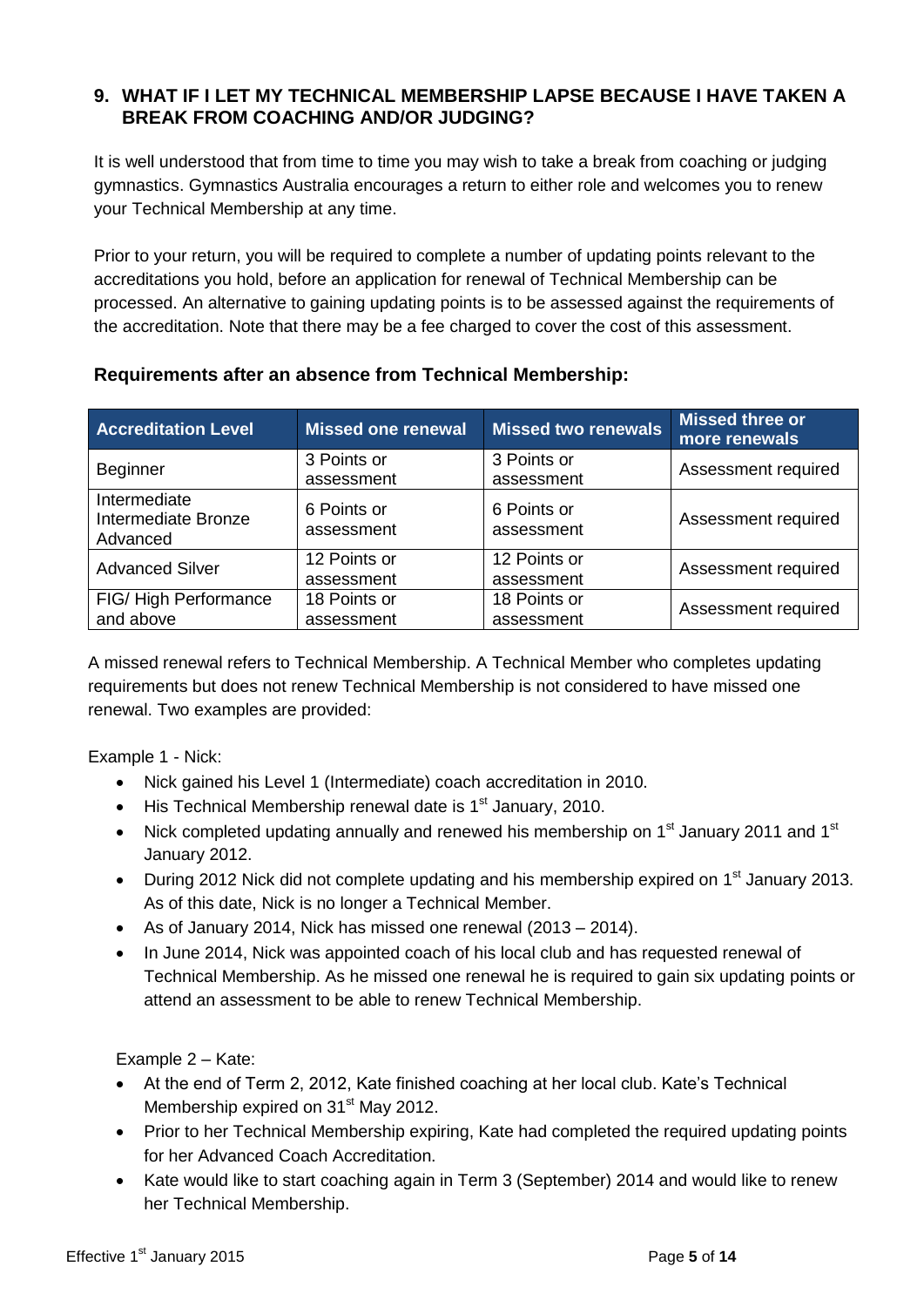As Kate missed two renewals (2012-2013 and 2013-2014), she is required to gain 6 updating points or attend an assessment to be able to renew Technical Membership.

Note: An assessment of your coaching ability will be arranged by your State or Territory Association Member. A fee may be involved and the assessment will involve reviewing your competence against the accreditation level you are seeking to renew.

#### **Updating requirements after an absence from judging:**

Members who return from an absence within the same Olympic cycle are required to demonstrate appropriate relevant updating and/or may be required to attend a course to regain accreditation. It is recommended that a judge returning after an absence should re-enter officiating at one level below their previous accreditation level. Your State/Territory Association will discuss your options on a case by case basis.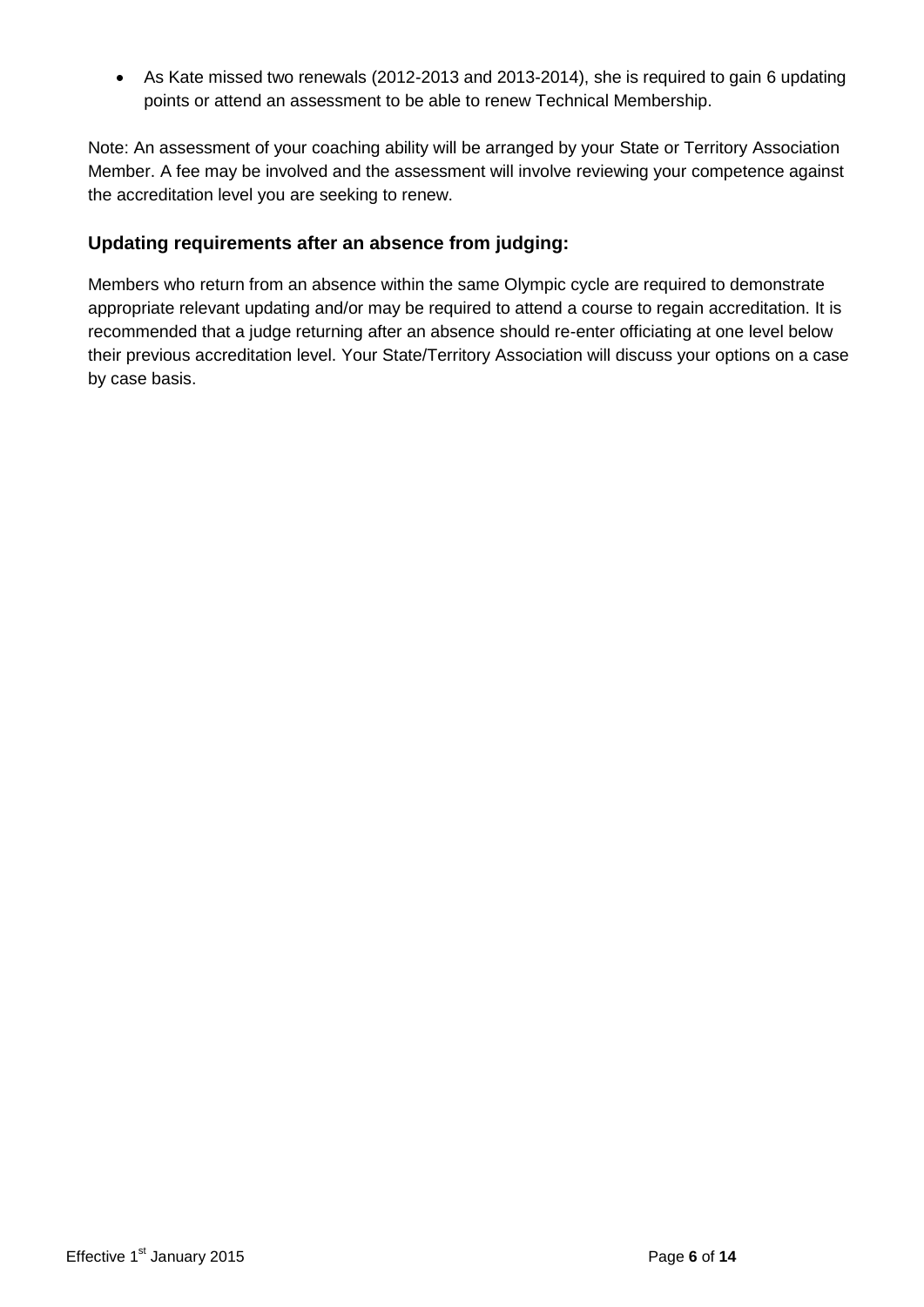## <span id="page-6-0"></span>**10.UPDATING POLICY - POINTS & LIMITS**

This table gives an overview of:

- the annual points required for updating for each level of coach/judge accreditation
- the maximum number of points that can be obtained from each category
- the different categories which you are able to gain updating points in.

An explanation of the different categories is provided in the following pages.

|                                  | <b>ACCREDITATION LEVEL</b> |                     |                                      |                 |                                  |                                                                     |
|----------------------------------|----------------------------|---------------------|--------------------------------------|-----------------|----------------------------------|---------------------------------------------------------------------|
|                                  | <b>Beginner</b>            | <b>Intermediate</b> | <b>Intermediate</b><br><b>Bronze</b> | <b>Advanced</b> | <b>Advanced</b><br><b>Silver</b> | <b>High</b><br><b>Performance</b><br>(Gold) /FIG /<br><b>Master</b> |
| <b>Annual points</b><br>required | 3                          | 6                   | 6                                    |                 | 12                               | 18                                                                  |

| <b>Updating</b><br><b>Categories</b>                                     |                |                | Maximum number of points that can be allocated per category |                         |                |                 |
|--------------------------------------------------------------------------|----------------|----------------|-------------------------------------------------------------|-------------------------|----------------|-----------------|
| Workshop-<br>GA/State                                                    | 3              | $6\phantom{1}$ | $6\phantom{1}$                                              | 6                       | 12             | 18              |
| Workshop-<br>Other                                                       | $\overline{2}$ | $\mathfrak{S}$ | 3                                                           | 6                       | 6              | 8               |
| Training - face to<br>Face Course for<br>GA Coach/Judge<br>Accreditation | 3              | $\,6$          | 6                                                           | $6\phantom{1}6$         | 12             | 18              |
| Training - First<br>Aid                                                  | $\overline{2}$ | $\overline{4}$ | $\overline{4}$                                              | $\overline{\mathbf{4}}$ | $\overline{4}$ | $\overline{4}$  |
| $Training - Other$                                                       | $\overline{2}$ | $\overline{4}$ | $\overline{4}$                                              | $\overline{\mathbf{4}}$ | 8              | 12              |
| Training $-$<br>Presenting,<br>Assessing and<br>Supervising              | 1              | $\sqrt{2}$     | $\overline{2}$                                              | $\overline{\mathbf{4}}$ | $\overline{4}$ | $\,6\,$         |
| Practical<br>Coaching<br>Assessment                                      | 3              | $\,6$          | 6                                                           | 6                       | 12             | 18              |
| Coaching<br>at Competition                                               | $\mathbf{1}$   | $\overline{2}$ | $\overline{2}$                                              | $\overline{2}$          | $\overline{4}$ | $\,6\,$         |
| Coaching - Other                                                         | $\mathbf{1}$   | $\overline{2}$ | $\overline{2}$                                              | $\overline{2}$          | $\overline{4}$ | 6               |
| Judging<br>at Competition                                                | 3              | 6              | 6                                                           | 6                       | 12             | 18              |
| Judging - Other                                                          | 1              | $\overline{2}$ | $\overline{2}$                                              | $\overline{2}$          | $\overline{4}$ | 6               |
| Research,<br>Publication,<br>Resources                                   | $\overline{2}$ | $\mathfrak{S}$ | 3                                                           | 3                       | 6              | $\,8\,$         |
| Volunteer                                                                | $\overline{2}$ | 3              | 3                                                           | 3                       | 6              | 8               |
| Other                                                                    | 1              | $\overline{2}$ | $\overline{2}$                                              | $\overline{2}$          | 4              | $6\phantom{1}6$ |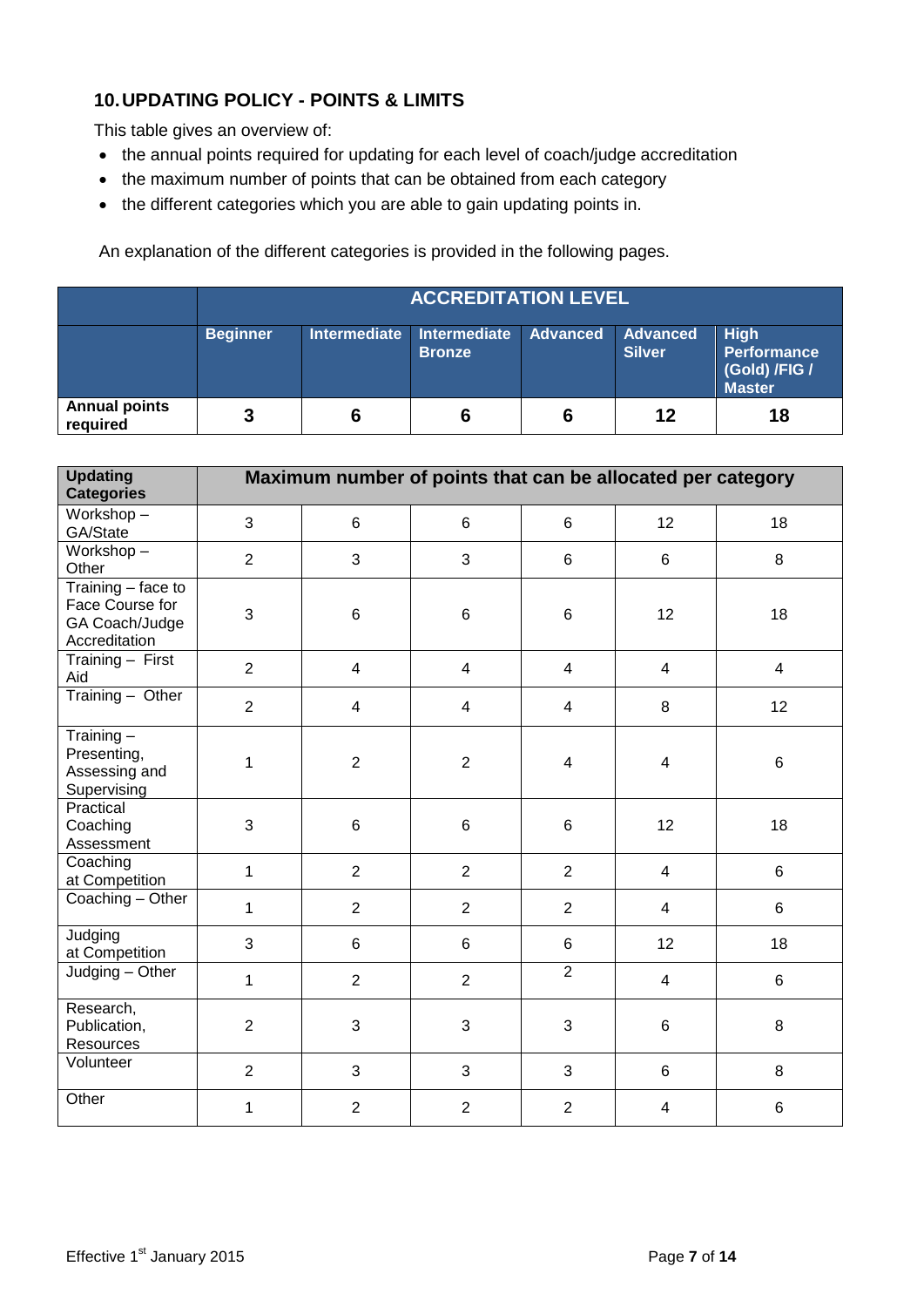## **10.1 Workshops – GA/State**

| <b>Activity</b>                                 | <b>Points</b><br>(UPD Code)                                                                   | <b>Conditions</b>                                                             |
|-------------------------------------------------|-----------------------------------------------------------------------------------------------|-------------------------------------------------------------------------------|
| <b>Gymnastics Australia</b><br><b>Workshops</b> | 1 point per 1 hour<br>2 points - Zoom workshop<br>2 points - Ignite workshop<br>(Gymsport_WS) | Sanctioned by Gymnastics Australia and<br>recorded on the National Database.  |
| <b>State Association Workshops</b>              | 1 point per 1 hour<br>(Gymsport_WS)                                                           | Sanctioned by the State Association and<br>recorded on the National Database. |

## **10.2 Workshops – Other**

| <b>Activity</b>                                                                            | <b>Points</b><br>(UPD Code)           | <b>Conditions</b>                                                                                                                                                      |
|--------------------------------------------------------------------------------------------|---------------------------------------|------------------------------------------------------------------------------------------------------------------------------------------------------------------------|
| <b>Club Workshop</b><br>(delivered by GA accredited<br>Presenter)                          | 1 point per 1 hour<br>(Gymsport_WC)   | Sanctioned by the State Association and<br>recorded on the National Database.<br>Clubs must apply for sanction prior to the<br>UPD activity. See www.gymnastics.org.au |
| <b>Club Workshop</b>                                                                       | 1 point per 2 hours                   | Sanctioned by the State Association and<br>recorded on the National Database.<br>Clubs must apply for sanction prior to the<br>UPD activity. See www.gymnastics.org.au |
| <b>State Association Worksheets</b>                                                        | 1 point per worksheet<br>(GENERIC_WS) | All worksheets must be sanctioned by, and<br>submitted to, the State Association and<br>recorded on the National Database.                                             |
| <b>Seminars</b><br>e.q.<br>Sports Medicine<br>ANSLA<br>Sport & Recreation<br><b>ACHPER</b> | 2 points per seminar<br>(GENERIC)     | State Association to verify course content<br>and sight certificate of attendance for UPD<br>point allocation.                                                         |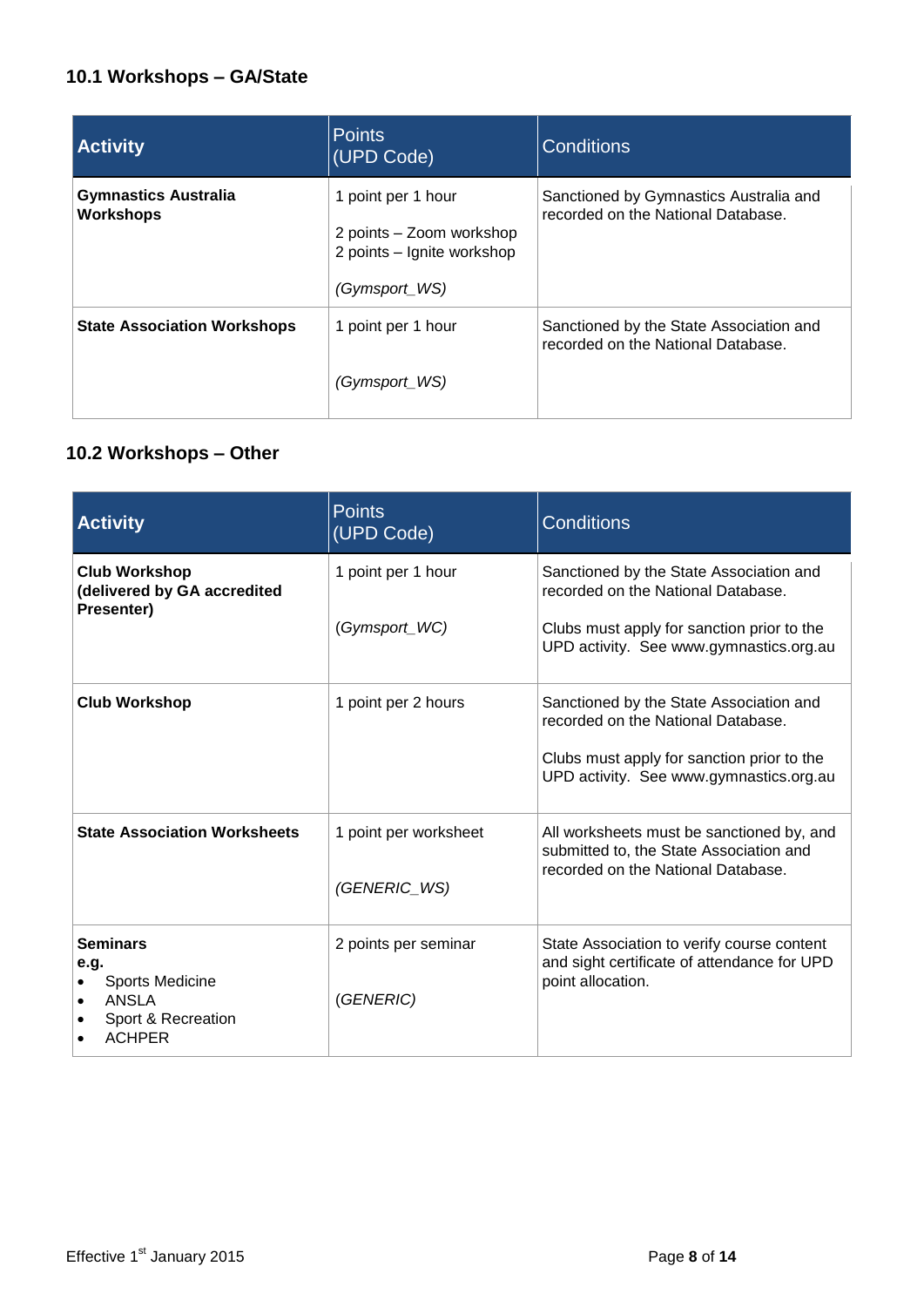## **10.3 Training – Face to Face Course for GA Coach/Judge Accreditation**

| <b>Activity</b>                                                                                       | Points (pts)<br>(UPD Code)                                                                                                                                                     | <b>Conditions</b>                                                                                                                                                                                                                                                                                                                                              |
|-------------------------------------------------------------------------------------------------------|--------------------------------------------------------------------------------------------------------------------------------------------------------------------------------|----------------------------------------------------------------------------------------------------------------------------------------------------------------------------------------------------------------------------------------------------------------------------------------------------------------------------------------------------------------|
| <b>Higher Level or different</b><br><b>Gymsport GA Coaching/Judging</b><br><b>Face to Face Course</b> | Beginner - 3 pts<br>Intermediate $-6$ pts<br>Intermediate Bronze - 6 pts<br>Advanced - 6 pts<br>Advanced Silver -12 pts<br>High Performance / FIG - 18<br>pts<br>(Gymsport_CO) | Sanctioned by the State<br>Association/Gymnastics Australia and<br>recorded on the National Database.<br>Completing a face to face course at the<br>same level or higher will satisfy annual<br>updating requirements.<br>UPD points will only be allocated once per<br>course, or for judges who are required to re-<br>accredit, once every 'Olympic' cycle. |

## **10.4 Training – First Aid**

| <b>Activity</b>                                            | Points (pts)<br>(UPD Code)                  | <b>Conditions</b>                                                                                                         |
|------------------------------------------------------------|---------------------------------------------|---------------------------------------------------------------------------------------------------------------------------|
| <b>First Aid Courses</b><br>Perform CPR<br>Apply First Aid | 1 point - CPR<br>3 points - Apply First Aid | Verified by State Association/Gymnastics<br>Australia by sighting the Statement of<br>Attainment (including expiry date). |
|                                                            | (GENERIC CO)                                |                                                                                                                           |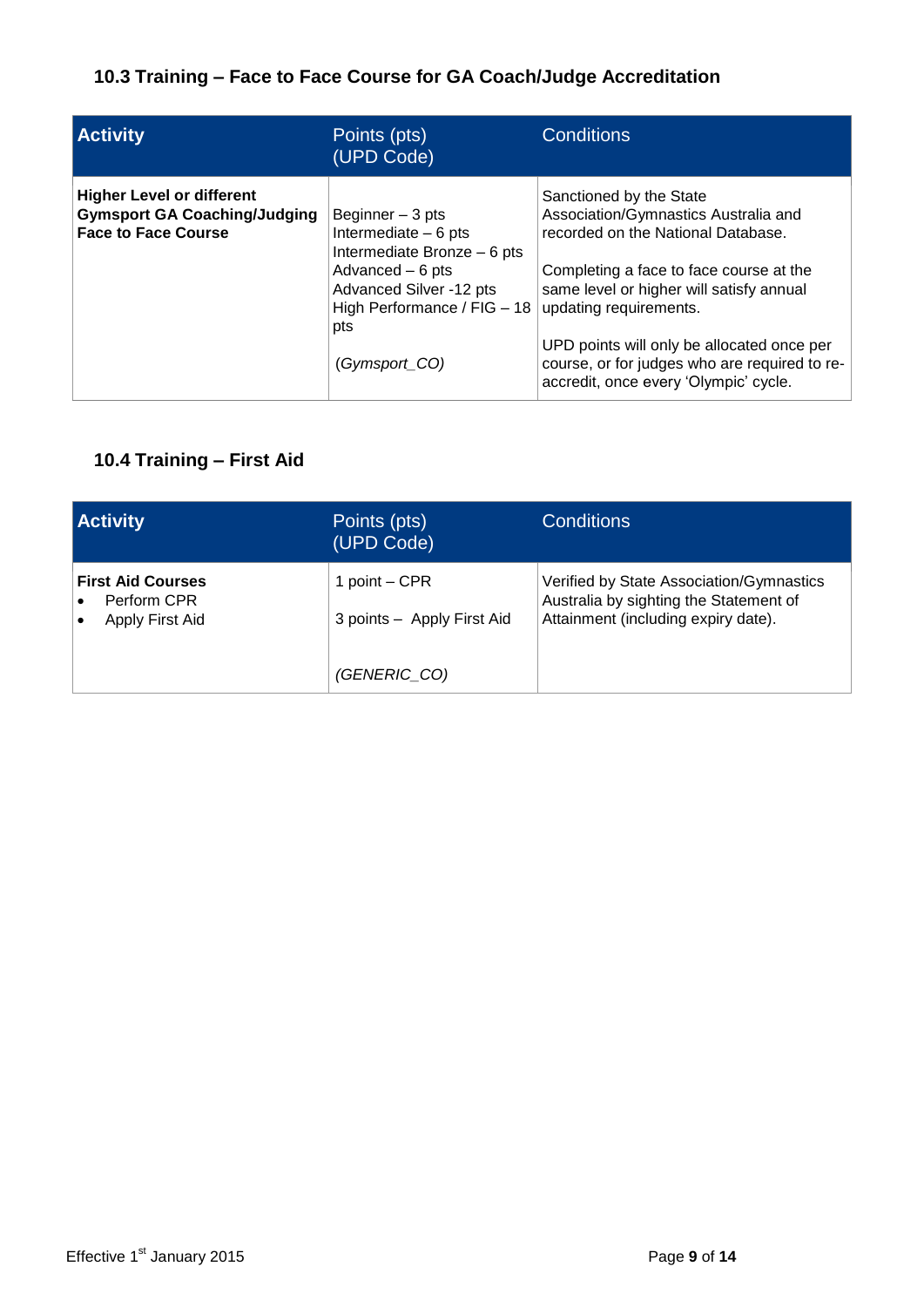## **10.5 Training – Other**

| <b>Activity</b>                                              | Points (pts)<br>(UPD Code)                                                                                                                                                                                                                                                                                                         | <b>Conditions</b>                                                                                                                                                                           |
|--------------------------------------------------------------|------------------------------------------------------------------------------------------------------------------------------------------------------------------------------------------------------------------------------------------------------------------------------------------------------------------------------------|---------------------------------------------------------------------------------------------------------------------------------------------------------------------------------------------|
| <b>GA Coaching / Judging Courses</b><br>Completed components | 1 point for:<br>Beginner online<br>2 points for:<br>Intermediate Pre-<br>course Workbook<br>(coach)<br>Intermediate Online<br>$\bullet$<br>Generic<br>Intermediate Online<br>Gymsport<br>3 points for:<br><b>Advanced Online</b><br><b>Gymsport Course</b><br>6 points for:<br><b>Advanced Online</b><br><b>General Principles</b> | Sanctioned by the State<br>Association/Gymnastics Australia and<br>recorded on the National Database.<br>Points can only be awarded once per<br>course.                                     |
| <b>GA other courses</b>                                      | 1 point per course<br>Supervisor course<br>MIG <sup>1</sup><br>MRC <sup>1</sup><br>Anti-match fixing<br>(Gymsport_CO)                                                                                                                                                                                                              | Sanctioned by the State<br>Association/Gymnastics Australia and<br>recorded on the National Database.<br><sup>1</sup> This is compulsory for all coaches who<br>completed a Level 1 course. |
| <b>Other providers of Coach</b><br><b>Education</b>          | 1 point per 2 hours<br>1 point per course<br>Play by the Rules<br>(ASC online training<br>courses)<br>(GENERIC_CO)                                                                                                                                                                                                                 | Endorsed by the State Association and<br>recorded on the National Database.                                                                                                                 |
| <b>Related Tertiary or VET</b><br><b>Study/Qualification</b> | 3 points per subject*<br>(GENERIC_CO)                                                                                                                                                                                                                                                                                              | Sanctioned by the State Association /<br>Gymnastics Australia and recorded on the<br>National Database.<br>* Verify subject/course content & results to<br>allocate UPD.                    |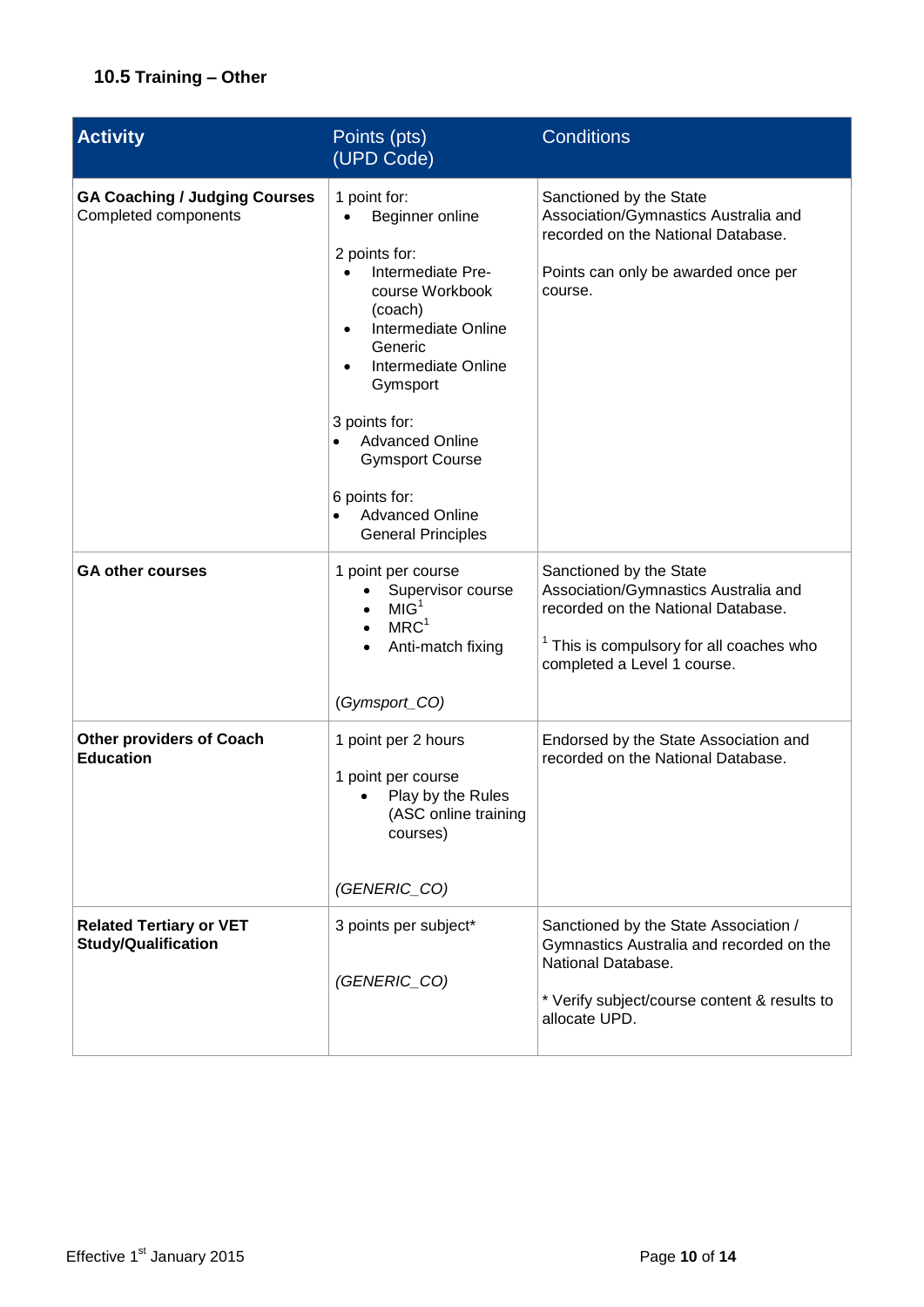## **10.6 Training – Presenting, Assessing and Supervising**

| <b>Activity</b>                                                            | Points (pts)<br>(UPD Code)                                                                                                                   | <b>Conditions</b>                                                                                                                                                                                                                                 |
|----------------------------------------------------------------------------|----------------------------------------------------------------------------------------------------------------------------------------------|---------------------------------------------------------------------------------------------------------------------------------------------------------------------------------------------------------------------------------------------------|
| <b>Course / Workshop Presenting &amp;</b><br><b>Assessing</b>              | 1 point per 2 hours<br>(Gymsport_CO)                                                                                                         | Sanctioned by the State<br>Association/Gymnastics Australia and<br>recorded on the National Database.                                                                                                                                             |
| <b>Mentoring</b><br>Formal coach / judge mentoring<br>program              | Up to 6 points<br>3 points for mentor of<br>$\bullet$<br>Intermediate Coach in<br>training for an Advanced<br>Accreditation<br>(Gymsport_CO) | Sanctioned by the State Association and<br>recorded on the National Database.<br>Evidence of a documented formal<br>mentoring program/relationship such as<br>mentoring an Intermediate Coach in training<br>for the Advanced Coach Accreditation |
| <b>Supervising</b><br>Supervising Intermediate Pre-<br>Course requirements | 3 points - Supervising<br>(Gymsport_CO)                                                                                                      | Sanctioned by the State Association and<br>recorded on the National Database.<br>Points are assigned on receipt of a pre-<br>course workbook.<br>Note: Supervisor training is required to be a<br>Supervisor.                                     |

## **10.7 Practical Coaching Assessment**

| <b>Activity</b>                                                                                                                                                              | Points (pts)<br>(UPD Code)                                                                                                                                     | <b>Conditions</b>                                                                                                                                |
|------------------------------------------------------------------------------------------------------------------------------------------------------------------------------|----------------------------------------------------------------------------------------------------------------------------------------------------------------|--------------------------------------------------------------------------------------------------------------------------------------------------|
| <b>Assessment</b><br>Face to face practical assessment<br>of coaching practice in your gym<br>environment by an accredited<br>assessor against accreditation<br>requirements | Beginner $-3$ pts<br>Intermediate $-6$ pts<br>Intermediate Bronze - 6 pts<br>Advanced - 6 pts<br>Advanced Silver -12 pts<br>High Performance / FIG - 18<br>pts | Booked with and sanctioned by the State<br>Association<br>This is organised by the State Association<br>and may not be available in every state. |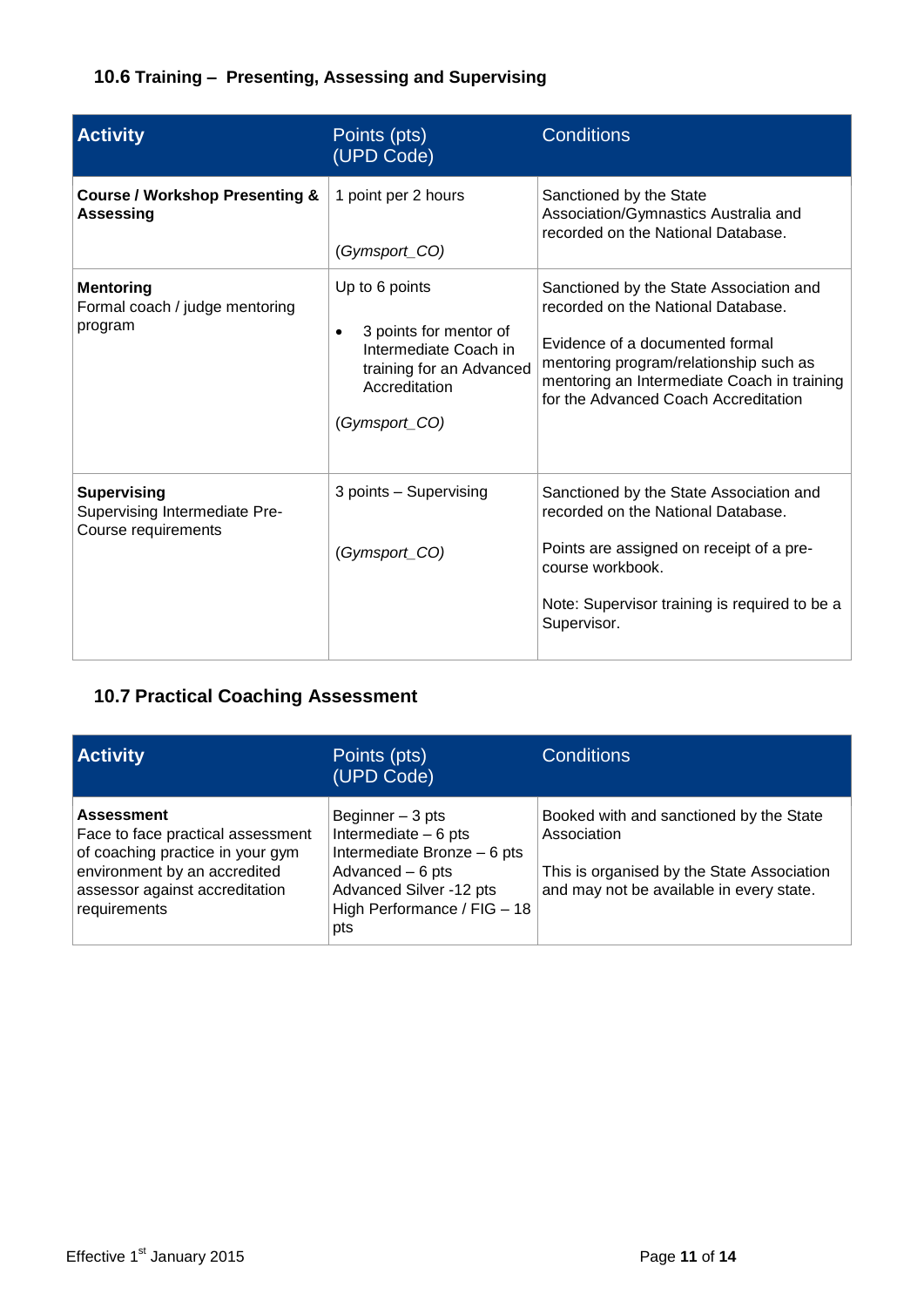## **10.8 Coaching at competition**

| <b>Activity</b>                                                                                                                | Points (pts)<br>(UPD Code)         | <b>Conditions</b>                                                                                                      |
|--------------------------------------------------------------------------------------------------------------------------------|------------------------------------|------------------------------------------------------------------------------------------------------------------------|
| <b>Coaching at competition</b><br>International/National/State<br><b>Competitions or Events including</b><br>disability events | 1 point per day per<br>competition | Sanctioned by Gymnastics Australia<br>(Int'l/Nat) /State Association (State) and<br>recorded on the National Database. |
|                                                                                                                                | (Gymsport_EV)                      | UPD points are allocated for 'event<br>accredited' personnel.<br>UPD points are allocated per session.                 |
|                                                                                                                                |                                    | UPD points are not allocated for athlete<br>participation.                                                             |

## **10.9 Coaching – other**

| <b>Activity</b>                                                                                                                                                                                               | Points (pts)<br>(UPD Code)                                                                      | <b>Conditions</b>                                                                                                                                                                                                                                                                                                                     |
|---------------------------------------------------------------------------------------------------------------------------------------------------------------------------------------------------------------|-------------------------------------------------------------------------------------------------|---------------------------------------------------------------------------------------------------------------------------------------------------------------------------------------------------------------------------------------------------------------------------------------------------------------------------------------|
| Coaching with same or higher<br>level coach<br>At events not covered under<br>Coaching at Competition for<br>example club competitions<br>At the Club                                                         | Club competition - 1 point<br>per session<br>At club - 1 point per 10<br>hours<br>(Gymsport_CO) | Submitted in writing to State Association<br>detailing coach name, date and time.                                                                                                                                                                                                                                                     |
| <b>Promotional Events Participation</b><br>(Gymnastic Australia/State<br>Association)<br>Expo's<br><b>School Club Activity Days</b><br>$\bullet$<br>Come 'n' Try<br>$\bullet$<br><b>Displays</b><br>$\bullet$ | 1 point per session<br>(Gymsport_EV)                                                            | Sanctioned by the Gymnastics<br>Australia/State Association and recorded on<br>the National Database.                                                                                                                                                                                                                                 |
| <b>Observations</b><br>International/National/State<br><b>Team Training</b><br><b>High Performance Centre</b><br>$\bullet$<br>Training<br>International experiences<br>$\bullet$                              | 1 point per day<br>(Gymsport_OB)                                                                | Sanctioned by State Association and<br>recorded on the National Database.<br>Verified by Head Coach, HPC or GA Event<br>Manager. Coaches should seek UPD in<br>HPC other than where employed.<br>Note: Your UPD points are allocated per<br>day. For example: one session in one day<br>or three sessions in one day = $1$ UPD point. |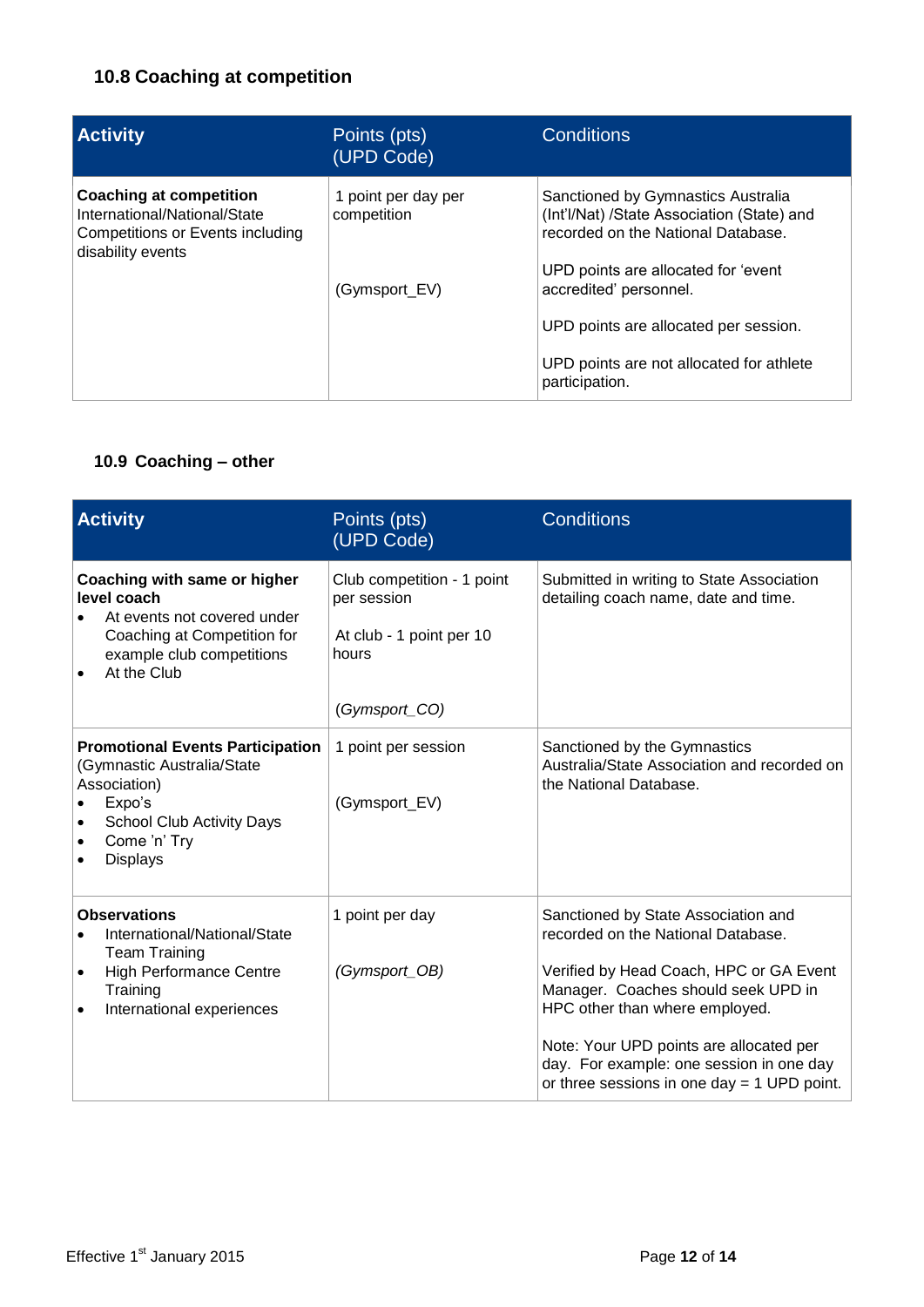## **10.10 Judging at Competition**

| <b>Activity</b>                                                                                                        | Points (pts)<br>(UPD Code)       | <b>Conditions</b>                                                                                                                                             |
|------------------------------------------------------------------------------------------------------------------------|----------------------------------|---------------------------------------------------------------------------------------------------------------------------------------------------------------|
| <b>Judging at competition</b><br>International/National/State<br>Competitions or Events including<br>disability events | 2 points per session per<br>vear | Sanctioned by Gymnastics Australia<br>(Int'l/Nat) /State Association (State) and<br>recorded on the National Database.<br>UPD points are allocated for 'event |
|                                                                                                                        | (Gymsport_EV)                    | accredited' personnel.<br>UPD points are allocated per session.                                                                                               |
|                                                                                                                        |                                  | FIG Judges: Mandatory Requirement to<br>show UPD activity within this category.                                                                               |

## **10.11 Judging – Other**

| <b>Activity</b>                                                                                                                                                        | Points (pts)<br>(UPD Code)                   | <b>Conditions</b>                                                                                                                                                                                                                                                                                                                                                                           |
|------------------------------------------------------------------------------------------------------------------------------------------------------------------------|----------------------------------------------|---------------------------------------------------------------------------------------------------------------------------------------------------------------------------------------------------------------------------------------------------------------------------------------------------------------------------------------------------------------------------------------------|
| Judging with same or higher<br>level judge<br>At events not covered under<br>Judging at Competition for example<br>club competitions.                                  | 1 point per session (event)<br>(Gymsport_CO) | Submitted in writing to State Association<br>detailing coach name, date and time.                                                                                                                                                                                                                                                                                                           |
| <b>Promotional Events Participation</b><br>(Gymnastic Australia/State<br>Association)<br>Expo's<br><b>School Club Activity Days</b><br>Come 'n' Try<br><b>Displays</b> | 1 point per session<br>(Gymsport_EV)         | Sanctioned by the Gymnastics<br>Australia/State Association and recorded on<br>the National Database.                                                                                                                                                                                                                                                                                       |
| <b>Observations</b><br>International/National/State<br><b>Team Training</b><br><b>High Performance Centre</b><br>Training<br>International experiences                 | 1 point per day<br>(Gymsport_OB)             | Sanctioned by State Association and<br>recorded on the National Database.<br>Verified by National Technical Director,<br>Judging Coordinator or GA Event Manager.<br>FIG Judges: Mandatory Requirement to<br>show UPD activity within this category<br>Note: Your UPD points are allocated per<br>day. For example: one session in one day<br>or three sessions in one day $=$ 1 UPD point. |